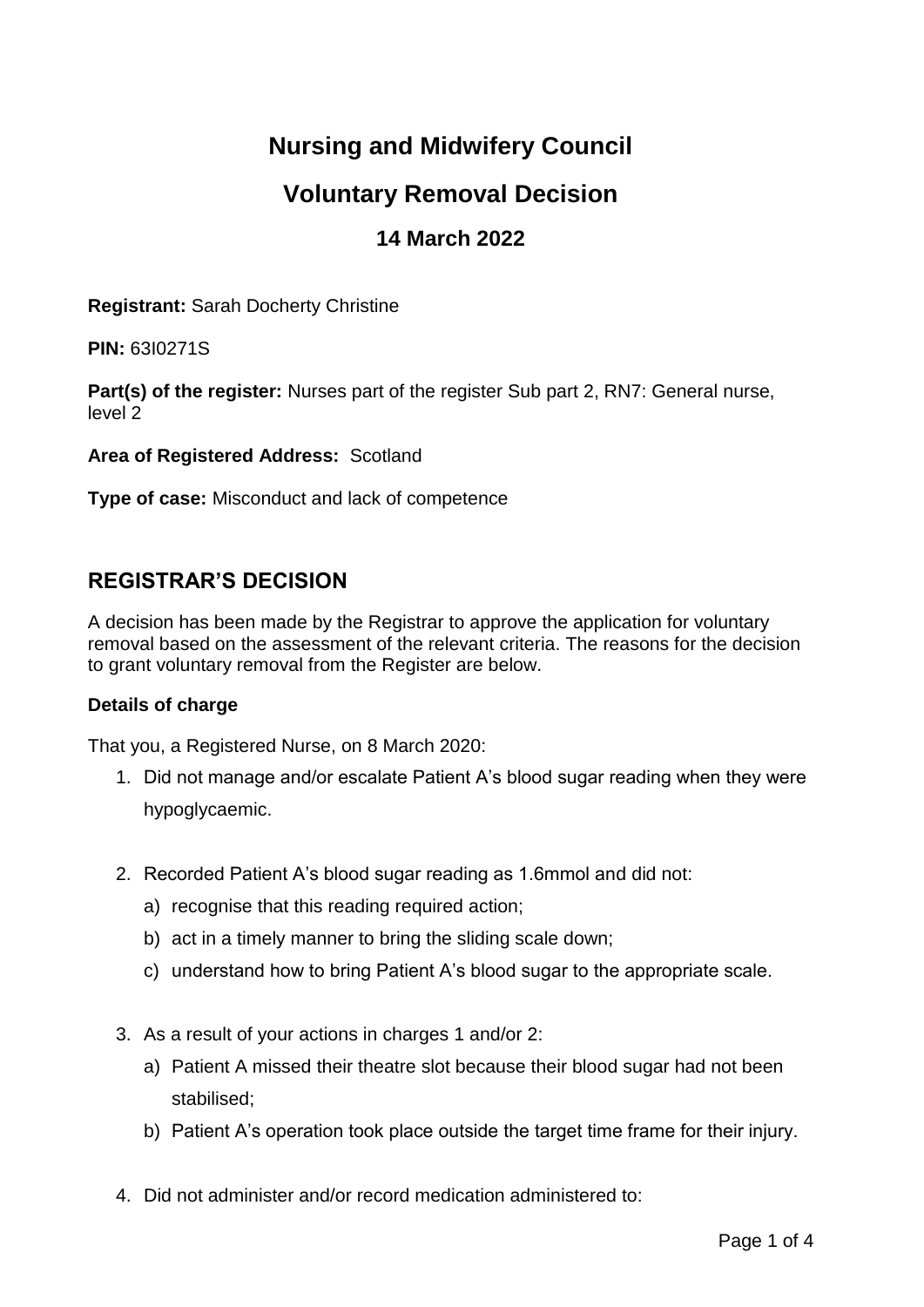- a. Patient A
- b. One or more other patients under your care
- 5. Missed signatures for one or more patients' medication on the drug kardex.
- 6. You did not have the necessary knowledge to:
	- a. understand documentation relating to patients' insulin levels; and/or
	- b. use the equipment for insulin delivery.

In light of the above your fitness to practise is impaired by reason of your misconduct as set out in charges 1-5 above, and your lack of competence as set out in charge 6 above.

## **REGISTRAR'S REASONS**

The following documents were considered when assessing this voluntary removal application:

- Voluntary removal application form dated 13 July 2021 and supporting documents
- Draft charge
- Case examiner decision letter dated 6 September 2021
- Voluntary removal admissions form dated 3 November 2021
- Correspondence between the NMC and Ms Christine's representative between October 2021 and March 2022
- Response from NHS Grampian dated 7 March 2022

## **Background**

Sarah Christine first joined the NMC register in September 1965.

On 8 March 2020, Ms Christine was working as a band 5 bank nurse on an orthopaedic ward. One of the patients Ms Christine was responsible for was a diabetic patient who was due to go to theatre that day. On the instructions of the anaesthetist, an insulin sliding scale had been put in place and the patient's blood sugar levels needed hourly monitoring.

At 09:00 Ms Christine recorded the patient's blood glucose as 1.6mmol. Shortly after, an Associate Consultant contacted the Site Nurse Practitioner to raise concerns about Ms Christine's knowledge and ability to stabilise the patient's blood sugar levels following the insulin sliding scale pathway.

The Site Nurse Practitioner attended and helped Ms Christine return the patient's blood sugar to the expected range. She said she discovered that Ms Christine was unsure of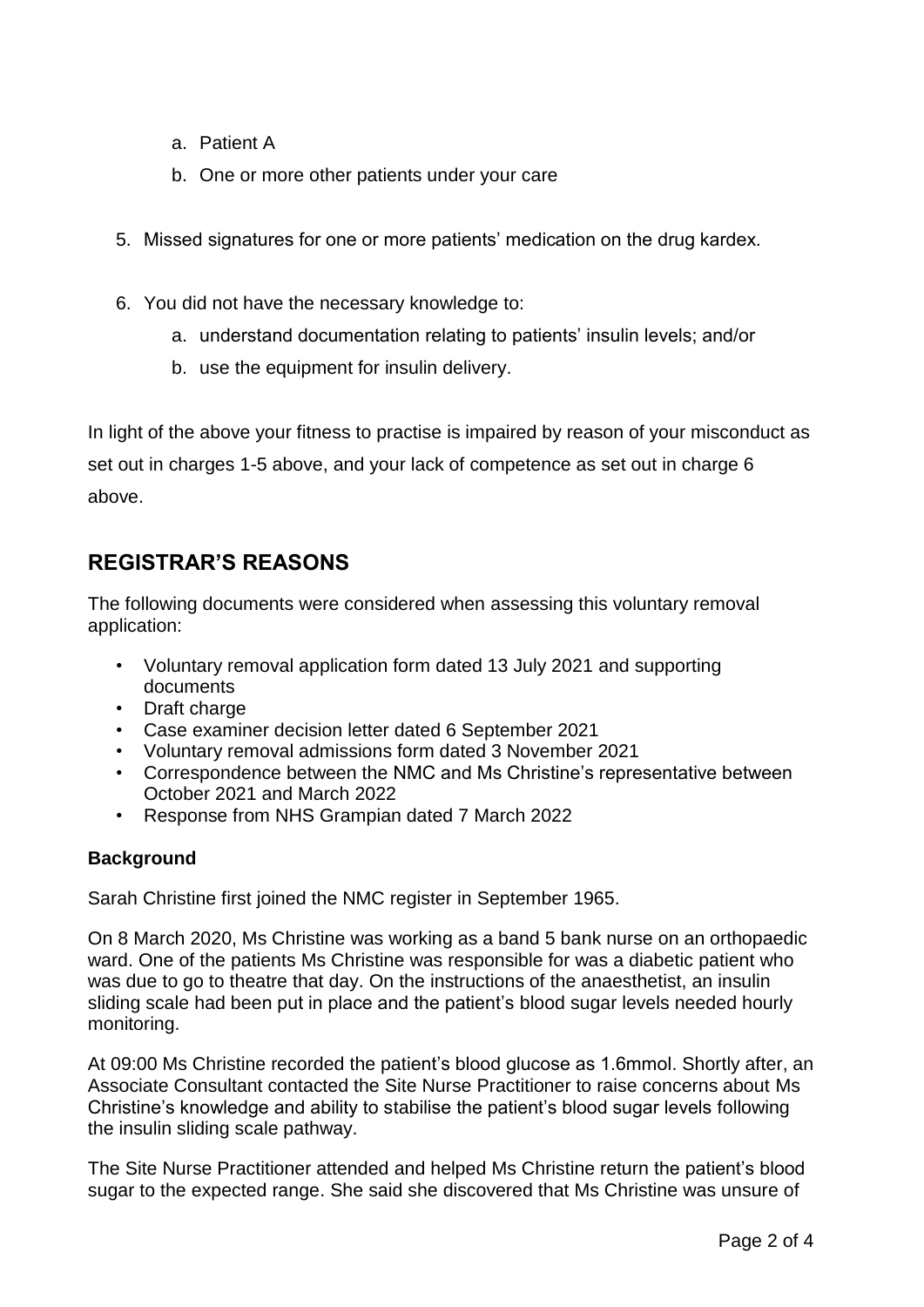the documentation she was using and had limited understanding of the equipment being used to deliver the infusion.

The Site Nurse Practitioner took over the patient's care. She identified that the patient hadn't received their morning medication. She also identified a number of problems with the administration of medication for some of Ms Christine's other patients.

Ms Christine was prevented from working via the staff bank until an investigation had been completed. After being asked to provide a statement, she submitted her resignation.

On 29 July 2020, NHS Grampian made a referral to raise concerns about Ms Christine's fitness to practise. The concerns were referred to our case examiners who decided to refer the case to the Fitness to Practise Committee.

On 13 July 2021, Ms Christine completed an application for voluntary removal.

#### **Acceptance of the regulatory concerns**

One of the criteria for accepting applications for voluntary removal is that the nurse, midwife or nursing associate accepts the regulatory concerns.

Ms Christine's voluntary removal application form was completed in July 2021. This was before the case examiners considered the case but after she'd been sent a copy of the completed NMC investigation with the evidence in support of the concerns about her fitness to practise. The form contains a signed declaration that Ms Christine accepts the facts of the concerns and that her fitness to practise is impaired.

On 3 November 2021, Ms Christine also completed and signed a voluntary removal admissions form confirming that she admits all of the facts in the charges against her and that her fitness to practise is impaired.

For these reasons, I'm satisfied that Ms Christine accepts the regulatory concerns.

### **Public interest considerations**

When a nurse, midwife, or nursing associate is removed from the register through voluntary removal, the public is immediately protected from the risk of future harm. However, our guidance says more serious concerns where the nurse, midwife, or nursing associate's conduct is fundamentally incompatible with continued registration aren't suitable for voluntary removal. This is because there's a public interest in these matters being dealt with by the Fitness to Practise Committee.

Our guidance says, one of the key factors when weighing up the public interest of a case will be the seriousness of the concerns and whether they require us take regulatory action in the public interest, to promote public confidence or uphold standards. In cases about clinical practice this is only likely to be needed where the concerns are so serious that they can't be put right. Types of concern that can't or are more difficult to put right include causing deliberate harm to patients, or breaching the professional duty of candour to be open and honest.